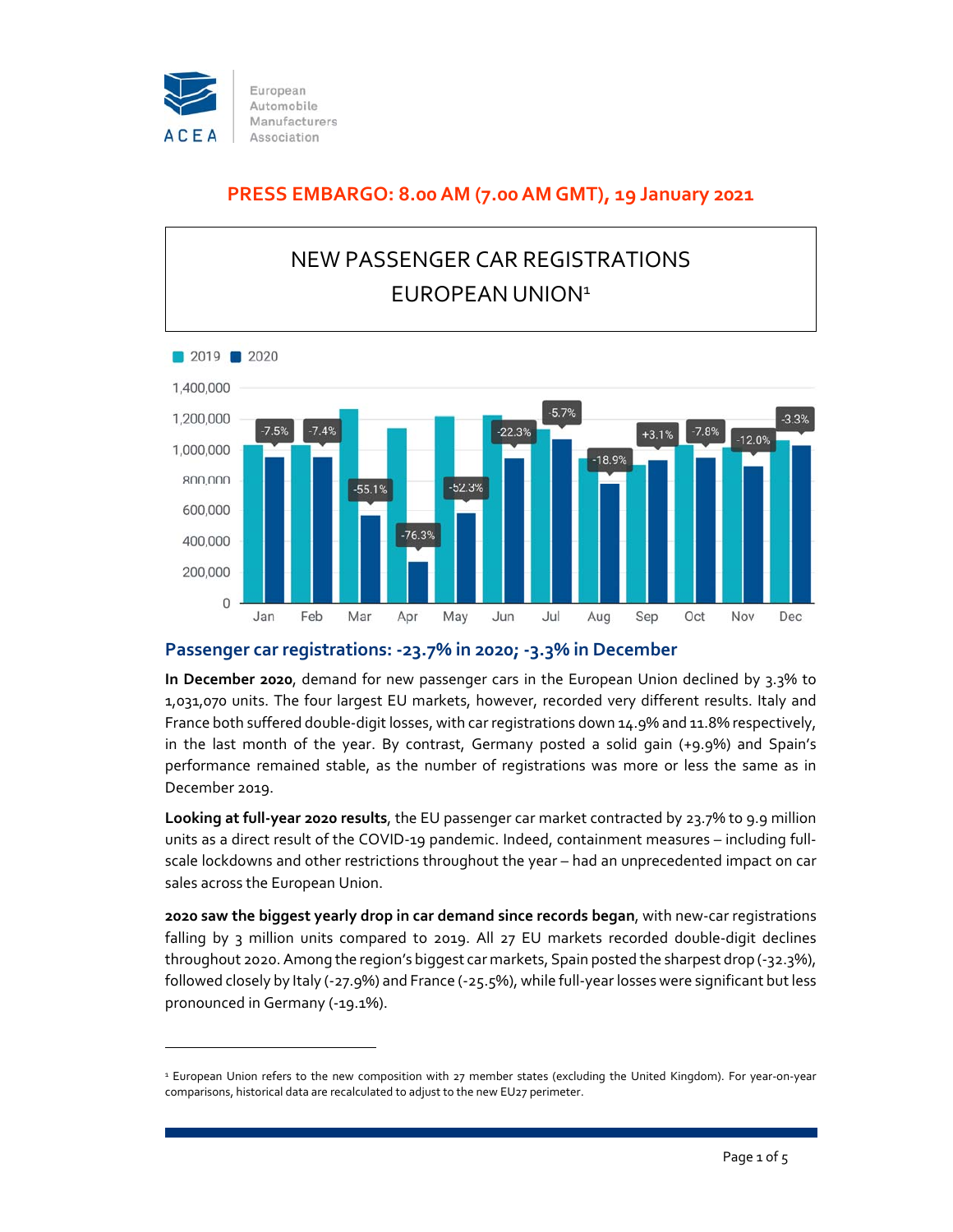

European<br>Automobile Manufacturers Association

## **P R E S S R E L E A S E**

#### **PRESS EMBARGO FOR ALL DATA:**

**8.00 AM (7.00 AM GMT), 19 January 2021**

## **PROVISIONAL**

#### **NEW PASSENGER CAR REGISTRATIONS BY MARKET EUROPEAN UNION1 + EFTA + UK**

|                                   |           |           |          |            |            | 19/01/2021 |
|-----------------------------------|-----------|-----------|----------|------------|------------|------------|
|                                   | December  | December  | %Change  | Jan-Dec    | Jan-Dec    | %Change    |
|                                   | 2020      | 2019      | 20/19    | 2020       | 2019       | 20/19      |
| <b>AUSTRIA</b>                    | 23,772    | 22,682    | $+4.8$   | 248,740    | 329,363    | $-24.5$    |
| <b>BELGIUM</b>                    | 30,078    | 33,467    | $-10.1$  | 431,491    | 550,003    | $-21.5$    |
| <b>BULGARIA</b>                   | 1,707     | 2,860     | $-40.3$  | 22,368     | 35,371     | $-36.8$    |
| CROATIA                           | 2,051     | 4,061     | $-49.5$  | 36,005     | 62,975     | $-42.8$    |
| <b>CYPRUS</b>                     | 659       | 838       | $-21.4$  | 10,061     | 12,220     | $-17.7$    |
| <b>CZECH REPUBLIC</b>             | 20,333    | 18,707    | $+8.7$   | 202,971    | 249,915    | $-18.8$    |
| <b>DENMARK</b>                    | 22,739    | 15,493    | $+46.8$  | 198,130    | 225,581    | $-12.2$    |
| <b>ESTONIA</b>                    | 1,465     | 1,886     | $-22.3$  | 18,750     | 26,589     | $-29.5$    |
| <b>FINLAND</b>                    | 8,132     | 8,215     | $-1.0$   | 96,415     | 114,203    | $-15.6$    |
| <b>FRANCE</b>                     | 186,323   | 211,194   | $-11.8$  | 1,650,118  | 2,214,279  | $-25.5$    |
| <b>GERMANY</b>                    | 311,394   | 283,380   | $+9.9$   | 2,917,678  | 3,607,258  | $-19.1$    |
| <b>GREECE</b>                     | 6,443     | 6,597     | $-2.3$   | 80,977     | 114,109    | $-29.0$    |
| <b>HUNGARY</b>                    | 12,713    | 16,139    | $-21.2$  | 128,021    | 157,900    | $-18.9$    |
| IRELAND                           | 601       | 224       | $+168.3$ | 88,324     | 117,109    | $-24.6$    |
| <b>ITALY</b>                      | 119,454   | 140,448   | $-14.9$  | 1,381,496  | 1,916,949  | $-27.9$    |
| LATVIA                            | 1,110     | 1,523     | $-27.1$  | 13,864     | 18,692     | $-25.8$    |
| LITHUANIA                         | 4,245     | 3,268     | $+29.9$  | 40,232     | 46,200     | $-12.9$    |
| LUXEMBOURG                        | 3,355     | 3,127     | $+7.3$   | 45,189     | 55,008     | $-17.9$    |
| NETHERLANDS                       | 42,829    | 41,604    | $+2.9$   | 358,330    | 445,217    | $-19.5$    |
| <b>POLAND</b>                     | 51,507    | 52,499    | $-1.9$   | 428,347    | 555,598    | $-22.9$    |
| PORTUGAL                          | 14,252    | 17,726    | $-19.6$  | 145,417    | 223,799    | $-35.0$    |
| <b>ROMANIA</b>                    | 15,974    | 13,773    | $+16.0$  | 126,351    | 161,562    | $-21.8$    |
| SLOVAKIA                          | 7,083     | 7,714     | $-8.2$   | 76,305     | 101,568    | $-24.9$    |
| SLOVENIA                          | 2,348     | 4,479     | $-47.6$  | 53,694     | 73,193     | $-26.6$    |
| SPAIN                             | 105,841   | 105,854   | $-0.01$  | 851,211    | 1,258,251  | $-32.3$    |
| SWEDEN                            | 34,662    | 48,129    | $-28.0$  | 292,024    | 356,036    | $-18.0$    |
| <b>EUROPEAN UNION (EU)</b>        | 1,031,070 | 1,065,887 | $-3.3$   | 9,942,509  | 13,028,948 | $-23.7$    |
| EUI4 <sup>2</sup>                 | 909,875   | 938,140   | $-3.0$   | 8,785,540  | 11,527,165 | $-23.8$    |
| $EU12^3$                          | 121,195   | 127,747   | $-5.1$   | 1,156,969  | 1,501,783  | $-23.0$    |
| <b>ICELAND</b>                    | 804       | 587       | $+37.0$  | 9,369      | 11,723     | $-20.1$    |
| <b>NORWAY</b>                     | 20,574    | 11,254    | $+82.8$  | 141,412    | 142,381    | $-0.7$     |
| SWITZERLAND                       | 29,451    | 34,825    | $-15.4$  | 236,828    | 311,466    | $-24.0$    |
| <b>EFTA</b>                       | 50,829    | 46,666    | $+8.9$   | 387,609    | 465,570    | $-16.7$    |
| <b>UNITED KINGDOM</b>             | 132,682   | 148,997   | $-10.9$  | 1,631,064  | 2,311,140  | $-29.4$    |
| TOTAL (EU + EFTA + UK)            | 1,214,581 | 1,261,550 | -3.7     | 11,961,182 | 15,805,658 | $-24.3$    |
| WESTERN EUROPE (EU14 + EFTA + UK) | 1,093,386 | 1,133,803 | $-3.6$   | 10,804,213 | 14,303,875 | $-24.5$    |

SOURCE: **NATIONAL AUTOMOBILE MANUFACTURERS' ASSOCIATIONS**

*1 Data for Malta n.a. <sup>3</sup>*

*<sup>2</sup> Member States before the 2004 enlargement*



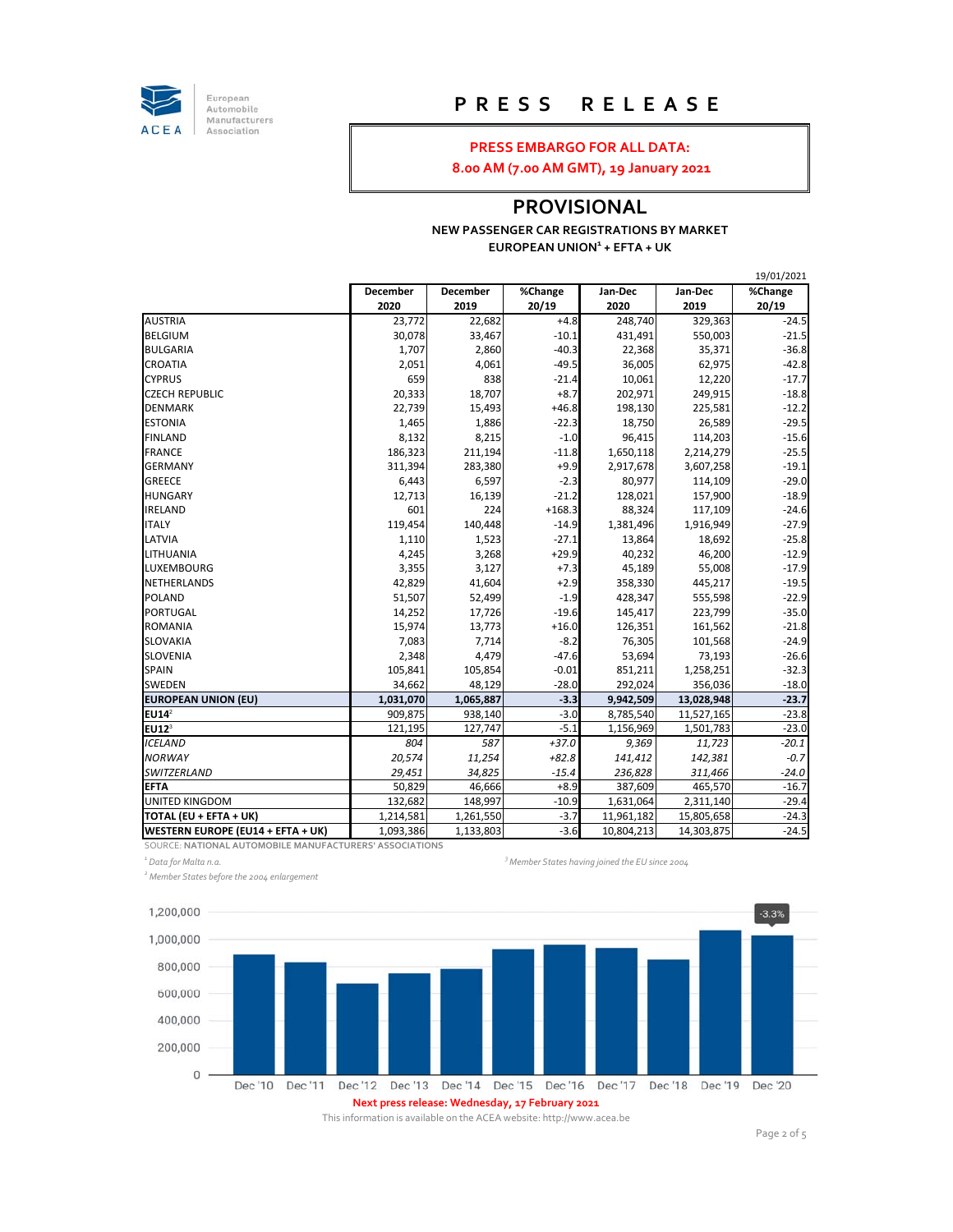

# **P R E S S R E L E A S E PROVISIONAL**

#### **NEW PASSENGER CAR REGISTRATIONS BY MANUFACTURER**

**EUROPEAN UNION**

|                                |            |      |              |         |         |            |         |              |           | 19/01/2021 |  |  |
|--------------------------------|------------|------|--------------|---------|---------|------------|---------|--------------|-----------|------------|--|--|
|                                | December   |      |              |         |         |            | Jan-Dec |              |           |            |  |  |
|                                | %Share $1$ |      | <b>Units</b> |         | %Change | %Share $1$ |         | <b>Units</b> |           | %Change    |  |  |
|                                | '20        | '19  | 2020         | 2019    | 20/19   | '20        | '19     | 2020         | 2019      | 20/19      |  |  |
| <b>VW Group</b>                | 26.0       | 22.9 | 267,675      | 244,012 | $+9.7$  | 25.6       | 24.9    | 2,547,519    | 3,247,407 | $-21.6$    |  |  |
| VOLKSWAGEN                     | 13.0       | 10.8 | 133,803      | 115,240 | $+16.1$ | 11.6       | 11.7    | 1,152,353    | 1,527,400 | $-24.6$    |  |  |
| <b>SKODA</b>                   | 5.2        | 4.6  | 53,695       | 49,539  | $+8.4$  | 5.6        | 5.0     | 557,999      | 655,875   | $-14.9$    |  |  |
| <b>AUDI</b>                    | 4.3        | 4.3  | 44,608       | 46,058  | $-3.1$  | 4.7        | 4.4     | 467,225      | 577,536   | $-19.1$    |  |  |
| <b>SEAT</b>                    | 2.9        | 2.6  | 29,622       | 28,020  | $+5.7$  | 3.2        | 3.3     | 313,280      | 423,516   | $-26.0$    |  |  |
| <b>PORSCHE</b>                 | 0.6        | 0.5  | 5,705        | 4,969   | $+14.8$ | 0.5        | 0.5     | 53,692       | 59,889    | $-10.3$    |  |  |
| OTHERS <sup>2</sup>            | 0.0        | 0.0  | 242          | 186     | $+30.1$ | 0.0        | 0.0     | 2,970        | 3,191     | $-6.9$     |  |  |
| <b>PSA Group</b>               | 13.8       | 13.0 | 142,526      | 138,481 | $+2.9$  | 15.2       | 16.4    | 1,511,594    | 2,138,003 | $-29.3$    |  |  |
| <b>PEUGEOT</b>                 | 6.4        | 6.1  | 65,905       | 65,526  | $+0.6$  | 6.8        | 6.7     | 672,300      | 871,562   | $-22.9$    |  |  |
| <b>CITROEN</b>                 | 3.6        | 3.7  | 37,573       | 39,877  | $-5.8$  | 4.2        | 4.4     | 415,787      | 578,219   | $-28.1$    |  |  |
| OPEL/VAUXHALL                  | 3.4        | 2.7  | 34,593       | 28,637  | $+20.8$ | 3.9        | 4.9     | 383,917      | 643,454   | $-40.3$    |  |  |
| <b>DS</b>                      | 0.4        | 0.4  | 4,455        | 4,441   | $+0.3$  | 0.4        | 0.3     | 39,590       | 44,768    | $-11.6$    |  |  |
| <b>RENAULT Group</b>           | 11.8       | 13.1 | 121,749      | 139,942 | $-13.0$ | 11.5       | 11.8    | 1,145,871    | 1,539,404 | $-25.6$    |  |  |
| <b>RENAULT</b>                 | 8.0        | 8.5  | 82,423       | 90,697  | $-9.1$  | 7.7        | 7.6     | 762,365      | 989,218   | $-22.9$    |  |  |
| <b>DACIA</b>                   | 3.8        | 4.5  | 38,980       | 48,411  | $-19.5$ | 3.8        | 4.2     | 380,280      | 541,134   | $-29.7$    |  |  |
| LADA                           | 0.0        | 0.0  | 112          | 434     | $-74.2$ | 0.0        | 0.0     | 2,074        | 4,979     | $-58.3$    |  |  |
| <b>ALPINE</b>                  | 0.0        | 0.0  | 234          | 400     | $-41.5$ | 0.0        | 0.0     | 1,152        | 4,073     | $-71.7$    |  |  |
| <b>HYUNDAI</b> Group           | 6.3        | 6.3  | 65,467       | 67,050  | $-2.4$  | 7.0        | 6.6     | 700,345      | 858,587   | $-18.4$    |  |  |
| <b>HYUNDAI</b>                 | 3.8        | 3.6  | 39,591       | 38,833  | $+2.0$  | 3.6        | 3.5     | 362,633      | 462,184   | $-21.5$    |  |  |
| <b>KIA</b>                     | 2.5        | 2.6  | 25,876       | 28,217  | $-8.3$  | 3.4        | 3.0     | 337,712      | 396,403   | $-14.8$    |  |  |
| <b>FCA Group</b>               | 6.9        | 6.1  | 71,461       | 65,396  | $+9.3$  | 6.6        | 6.8     | 659,286      | 885,034   | $-25.5$    |  |  |
| <b>FIAT</b>                    | 4.7        | 4.4  | 48,885       | 46,592  | $+4.9$  | 4.7        | 4.7     | 464,061      | 617,788   | $-24.9$    |  |  |
| <b>JEEP</b>                    | 1.3        | 1.0  | 13,014       | 10,778  | $+20.7$ | 1.2        | 1.2     | 115,970      | 155,592   | $-25.5$    |  |  |
| LANCIA/CHRYSLER                | 0.5        | 0.4  | 4,732        | 3,927   | $+20.5$ | 0.4        | 0.5     | 43,106       | 58,906    | $-26.8$    |  |  |
| <b>ALFA ROMEO</b>              | 0.4        | 0.3  | 4,477        | 3,700   | $+21.0$ | 0.3        | 0.4     | 32,527       | 47,416    | $-31.4$    |  |  |
| OTHERS <sup>3</sup>            | 0.0        | 0.0  | 353          | 399     | $-11.5$ | 0.0        | 0.0     | 3,622        | 5,332     | $-32.1$    |  |  |
| <b>BMW Group</b>               | 6.6        | 6.8  | 68,332       | 72,837  | $-6.2$  | 6.5        | 5.9     | 648,748      | 772,214   | $-16.0$    |  |  |
| <b>BMW</b>                     | 5.5        | 5.6  | 56,317       | 59,926  | $-6.0$  | 5.3        | 4.8     | 527,979      | 625,925   | $-15.6$    |  |  |
| <b>MINI</b>                    | 1.2        | 1.2  | 12,015       | 12,911  | $-6.9$  | 1.2        | 1.1     | 120,769      | 146,289   | $-17.4$    |  |  |
| <b>DAIMLER</b>                 | 6.4        | 7.2  | 65,654       | 76,852  | $-14.6$ | 6.3        | 6.2     | 626,836      | 807,938   | $-22.4$    |  |  |
| <b>MERCEDES</b>                | 5.9        | 5.8  | 60,981       | 61,643  | $-1.1$  | 6.0        | 5.4     | 601,521      | 701,131   | $-14.2$    |  |  |
| <b>SMART</b>                   | 0.5        | 1.4  | 4,673        | 15,209  | $-69.3$ | 0.3        | 0.8     | 25,315       | 106,807   | $-76.3$    |  |  |
| <b>TOYOTA Group</b>            | 5.7        | 4.5  | 58,646       | 48,128  | $+21.9$ | 5.7        | 5.0     | 565,221      | 647,930   | $-12.8$    |  |  |
| <b>TOYOTA</b>                  | 5.3        | 4.1  | 54,506       | 44,138  | $+23.5$ | 5.4        | 4.7     | 533,192      | 609,382   | $-12.5$    |  |  |
| <b>LEXUS</b>                   | 0.4        | 0.4  | 4,140        | 3,990   | $+3.8$  | 0.3        | 0.3     | 32,029       | 38,548    | $-16.9$    |  |  |
| <b>FORD</b>                    | 4.5        | 5.6  | 46,095       | 59,776  | $-22.9$ | 5.0        | 5.5     | 493,772      | 711,936   | $-30.6$    |  |  |
| <b>VOLVO CAR CORP.</b>         | 2.5        | 2.7  | 26,198       | 28,247  | $-7.3$  | 2.2        | 2.0     | 222,206      | 264,279   | $-15.9$    |  |  |
| <b>NISSAN</b>                  | 2.1        | 2.5  | 21,935       | 27,015  | $-18.8$ | 2.1        | 2.2     | 209,177      | 289,297   | $-27.7$    |  |  |
| <b>MAZDA</b>                   | 1.3        | 2.3  | 13,191       | 24,344  | $-45.8$ | 1.2        | 1.6     | 118,904      | 206,611   | $-42.5$    |  |  |
| <b>MITSUBISHI</b>              | 0.6        | 0.7  | 5,844        | 7,812   | $-25.2$ | 0.9        | 0.9     | 86,521       | 121,391   | $-28.7$    |  |  |
| <b>JAGUAR LAND ROVER Group</b> | 0.8        | 1.0  | 8,688        | 10,216  | $-15.0$ | 0.7        | 0.8     | 69,726       | 105,019   | $-33.6$    |  |  |
| <b>LAND ROVER</b>              | 0.6        | 0.7  | 5,849        | 7,005   | $-16.5$ | 0.5        | 0.5     | 50,726       | 69,391    | $-26.9$    |  |  |
| <b>JAGUAR</b>                  | 0.3        | 0.3  | 2,839        | 3,211   | $-11.6$ | 0.2        | 0.3     | 19,000       | 35,628    | $-46.7$    |  |  |
| <b>HONDA</b>                   | 0.6        | 0.6  | 6,157        | 6,906   | $-10.8$ | 0.5        | 0.6     | 50,516       | 72,949    | $-30.8$    |  |  |
|                                |            |      |              |         |         |            |         |              |           |            |  |  |

SOURCE: **ACEA MEMBERS**

*1 ACEA estimation based on total by market*

*<sup>2</sup> Includes Bentley, Lamborghini and Bugatti*

*3 Includes Dodge and Maserati*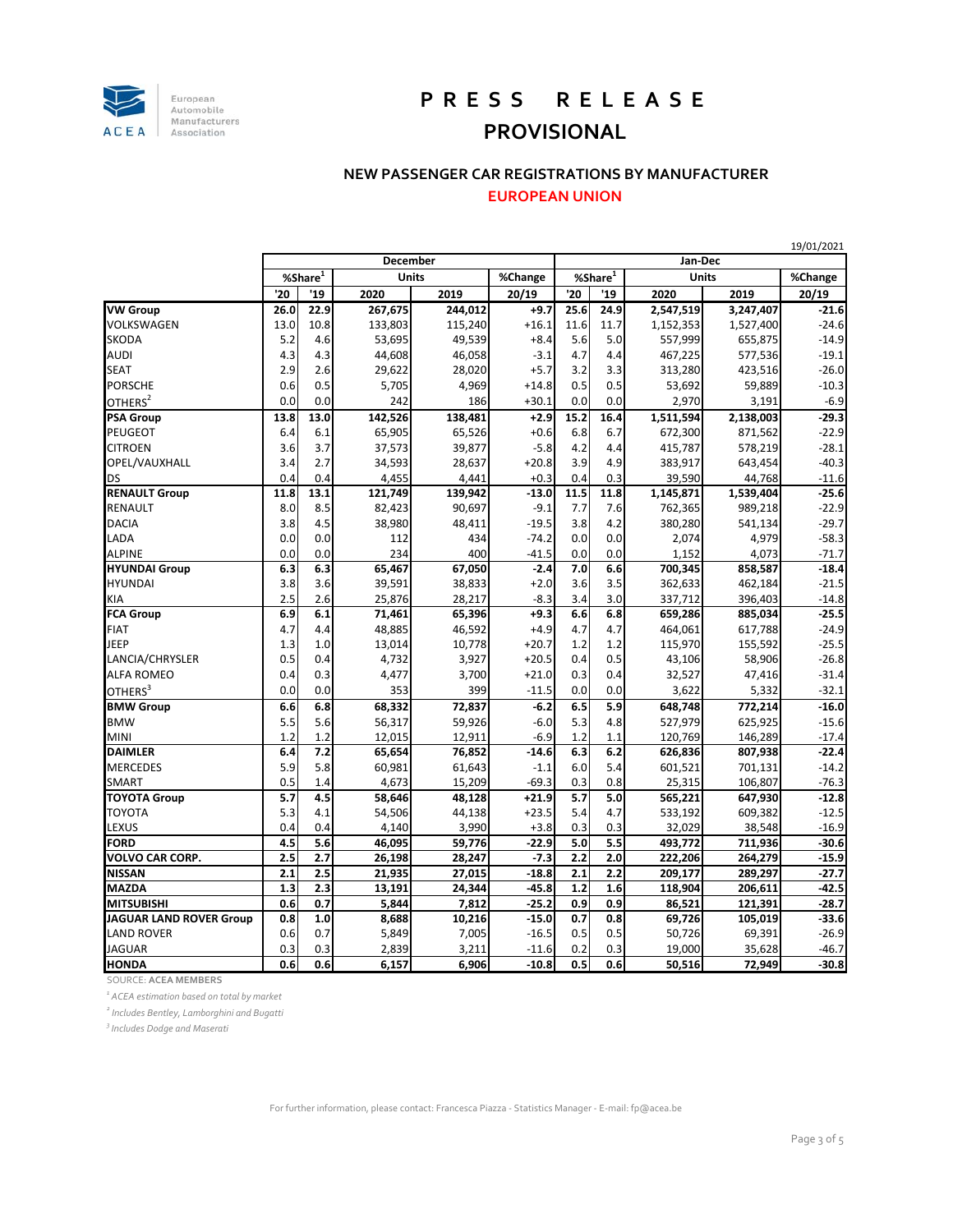

# **P R E S S R E L E A S E PROVISIONAL**

### **NEW PASSENGER CAR REGISTRATIONS BY MANUFACTURER**

**EUROPEAN UNION + EFTA + UK**

|                                |                        |      |              |         |         |               |      | 19/01/2021   |           |         |
|--------------------------------|------------------------|------|--------------|---------|---------|---------------|------|--------------|-----------|---------|
|                                | <b>December</b>        |      |              |         | Jan-Dec |               |      |              |           |         |
|                                | $%$ Share <sup>1</sup> |      | <b>Units</b> |         | %Change | $%$ Share $1$ |      | <b>Units</b> |           | %Change |
|                                | '20                    | '19  | 2020         | 2019    | 20/19   | '20           | '19  | 2020         | 2019      | 20/19   |
| <b>VW</b> Group                | 26.1                   | 23.2 | 316,534      | 292,618 | $+8.2$  | 25.4          | 24.6 | 3,040,030    | 3,881,582 | $-21.7$ |
| VOLKSWAGEN                     | 12.9                   | 10.7 | 156,720      | 135,167 | $+15.9$ | 11.3          | 11.3 | 1,346,999    | 1,783,924 | $-24.5$ |
| <b>SKODA</b>                   | 5.1                    | 4.7  | 61,491       | 58,832  | $+4.5$  | 5.4           | 4.8  | 643,019      | 762,491   | $-15.7$ |
| <b>AUDI</b>                    | 4.5                    | 4.6  | 54,395       | 57,754  | $-5.8$  | 5.0           | 4.7  | 600,470      | 742,716   | $-19.2$ |
| <b>SEAT</b>                    | 2.9                    | 2.6  | 35,034       | 33,201  | $+5.5$  | 3.1           | 3.2  | 370,928      | 507,111   | $-26.9$ |
| <b>PORSCHE</b>                 | 0.7                    | 0.6  | 8,442        | 7,249   | $+16.5$ | 0.6           | 0.5  | 73,546       | 79,621    | $-7.6$  |
| OTHERS <sup>2</sup>            | 0.0                    | 0.0  | 452          | 415     | $+8.9$  | 0.0           | 0.0  | 5,068        | 5,719     | $-11.4$ |
| <b>PSA Group</b>               | 13.1                   | 12.4 | 158,790      | 156,118 | $+1.7$  | 14.4          | 15.6 | 1,718,656    | 2,467,268 | $-30.3$ |
| <b>PEUGEOT</b>                 | 5.9                    | 5.7  | 72,082       | 72,160  | $-0.1$  | 6.2           | 6.1  | 741,498      | 964,993   | $-23.2$ |
| OPEL/VAUXHALL                  | 3.5                    | 2.8  | 42,293       | 35,664  | $+18.6$ | 4.1           | 5.2  | 485,778      | 815,707   | $-40.4$ |
| <b>CITROEN</b>                 | 3.3                    | 3.4  | 39,608       | 43,148  | $-8.2$  | 3.7           | 4.0  | 448,352      | 636,861   | $-29.6$ |
| <b>DS</b>                      | 0.4                    | 0.4  | 4,807        | 5,146   | $-6.6$  | 0.4           | 0.3  | 43,028       | 49,707    | $-13.4$ |
| <b>RENAULT Group</b>           | 10.4                   | 11.8 | 125,830      | 149,052 | $-15.6$ | 10.3          | 10.5 | 1,227,884    | 1,653,033 | $-25.7$ |
| <b>RENAULT</b>                 | 7.0                    | 7.7  | 85,588       | 96,828  | $-11.6$ | 6.8           | 6.7  | 819,009      | 1,062,808 | $-22.9$ |
| <b>DACIA</b>                   | 3.3                    | 4.1  | 39,884       | 51,375  | $-22.4$ | 3.4           | 3.7  | 405,472      | 580,816   | $-30.2$ |
| LADA                           | 0.0                    | 0.0  | 112          | 434     | $-74.2$ | 0.0           | 0.0  | 2,075        | 4,981     | $-58.3$ |
| <b>ALPINE</b>                  | 0.0                    | 0.0  | 246          | 415     | $-40.7$ | 0.0           | 0.0  | 1,328        | 4,428     | $-70.0$ |
| <b>BMW</b> Group               | 7.3                    | 7.7  | 88,119       | 97,422  | $-9.5$  | 7.1           | 6.6  | 847,481      | 1,048,266 | $-19.2$ |
| <b>BMW</b>                     | 5.9                    | 6.2  | 71,284       | 77,803  | $-8.4$  | 5.6           | 5.3  | 674,654      | 831,066   | $-18.8$ |
| <b>MINI</b>                    | 1.4                    | 1.6  | 16,835       | 19,619  | $-14.2$ | 1.4           | 1.4  | 172,827      | 217,200   | $-20.4$ |
| <b>HYUNDAI Group</b>           | 6.1                    | 6.2  | 74,395       | 77,952  | $-4.6$  | 7.0           | 6.7  | 841,520      | 1,065,227 | $-21.0$ |
| <b>HYUNDAI</b>                 | 3.6                    | 3.5  | 44,236       | 44,230  | $+0.01$ | 3.6           | 3.6  | 424,805      | 562,386   | $-24.5$ |
| KIA                            | 2.5                    | 2.7  | 30,159       | 33,722  | $-10.6$ | 3.5           | 3.2  | 416,715      | 502,841   | $-17.1$ |
| <b>DAIMLER</b>                 | 6.2                    | 7.0  | 74,960       | 87,980  | $-14.8$ | 6.4           | 6.4  | 765,365      | 1,004,804 | $-23.8$ |
| <b>MERCEDES</b>                | 5.8                    | 5.8  | 70,181       | 72,683  | $-3.4$  | 6.2           | 5.6  | 738,236      | 892,511   | $-17.3$ |
| <b>SMART</b>                   | 0.4                    | 1.2  | 4,779        | 15,297  | $-68.8$ | 0.2           | 0.7  | 27,129       | 112,293   | $-75.8$ |
| <b>FCA Group</b>               | 6.2                    | 5.5  | 74,755       | 69,508  | $+7.5$  | 5.9           | 6.0  | 700,534      | 946,586   | $-26.0$ |
| <b>FIAT</b>                    | 4.2                    | 3.9  | 50,658       | 49,265  | $+2.8$  | 4.1           | 4.2  | 492,101      | 659,666   | $-25.4$ |
| JEEP                           | 1.1                    | 0.9  | 13,929       | 11,638  | $+19.7$ | 1.0           | 1.1  | 124,315      | 167,062   | $-25.6$ |
| LANCIA/CHRYSLER                | 0.4                    | 0.3  | 4,733        | 3,929   | $+20.5$ | 0.4           | 0.4  | 43,109       | 58,940    | $-26.9$ |
| <b>ALFA ROMEO</b>              | 0.4                    | 0.3  | 4,971        | 4,146   | $+19.9$ | 0.3           | 0.3  | 36,526       | 53,873    | $-32.2$ |
| OTHERS <sup>3</sup>            | 0.0                    | 0.0  | 464          | 530     | $-12.5$ | 0.0           | 0.0  | 4,483        | 7,045     | $-36.4$ |
| <b>TOYOTA Group</b>            | 5.6                    | 4.4  | 67,800       | 55,867  | $+21.4$ | 5.8           | 5.1  | 695,293      | 798,764   | $-13.0$ |
| <b>TOYOTA</b>                  | 5.2                    | 4.0  | 62,762       | 50,887  | $+23.3$ | 5.4           | 4.7  | 648,275      | 742,497   | $-12.7$ |
| LEXUS                          | 0.4                    | 0.4  | 5,038        | 4,980   | $+1.2$  | 0.4           | 0.4  | 47,018       | 56,267    | $-16.4$ |
| <b>FORD</b>                    | 4.8                    | 6.0  | 58,312       | 76,028  | $-23.3$ | 5.5           | 6.1  | 654,729      | 958,921   | $-31.7$ |
| <b>NISSAN</b>                  | 2.5                    | 2.7  | 30,112       | 33,432  | $-9.9$  | 2.4           | 2.5  | 290,343      | 394,784   | $-26.5$ |
| <b>VOLVO CAR CORP.</b>         | 2.8                    | 2.7  | 33,869       | 34,425  | $-1.6$  | 2.4           | 2.1  | 286,841      | 339,774   | $-15.6$ |
| <b>JAGUAR LAND ROVER Group</b> | 1.4                    | 1.4  | 17,306       | 17,521  | $-1.2$  | 1.3           | 1.4  | 159,423      | 228,626   | $-30.3$ |
| <b>LAND ROVER</b>              | 0.9                    | 1.0  | 10,589       | 12,023  | $-11.9$ | 0.9           | 1.0  | 112,776      | 151,800   | $-25.7$ |
| <b>JAGUAR</b>                  | 0.6                    | 0.4  | 6,717        | 5,498   | $+22.2$ | 0.4           | 0.5  | 46,647       | 76,826    | $-39.3$ |
| <b>MAZDA</b>                   | 1.3                    | 2.2  | 15,655       | 27,753  | $-43.6$ | 1.2           | 1.6  | 149,418      | 256,341   | $-41.7$ |
| <b>MITSUBISHI</b>              | 0.6                    | 0.8  | 6,891        | 9,614   | $-28.3$ | 0.9           | 0.9  | 103,411      | 148,248   | $-30.2$ |
| <b>HONDA</b>                   | 0.7                    | 0.8  | 7,942        | 10,374  | $-23.4$ | 0.7           | 0.8  | 80,699       | 122,066   | $-33.9$ |

SOURCE: **ACEA MEMBERS**

*1 ACEA estimation based on total by market*

*<sup>2</sup> Includes Bentley, Lamborghini and Bugatti*

*3 Includes Dodge and Maserati*